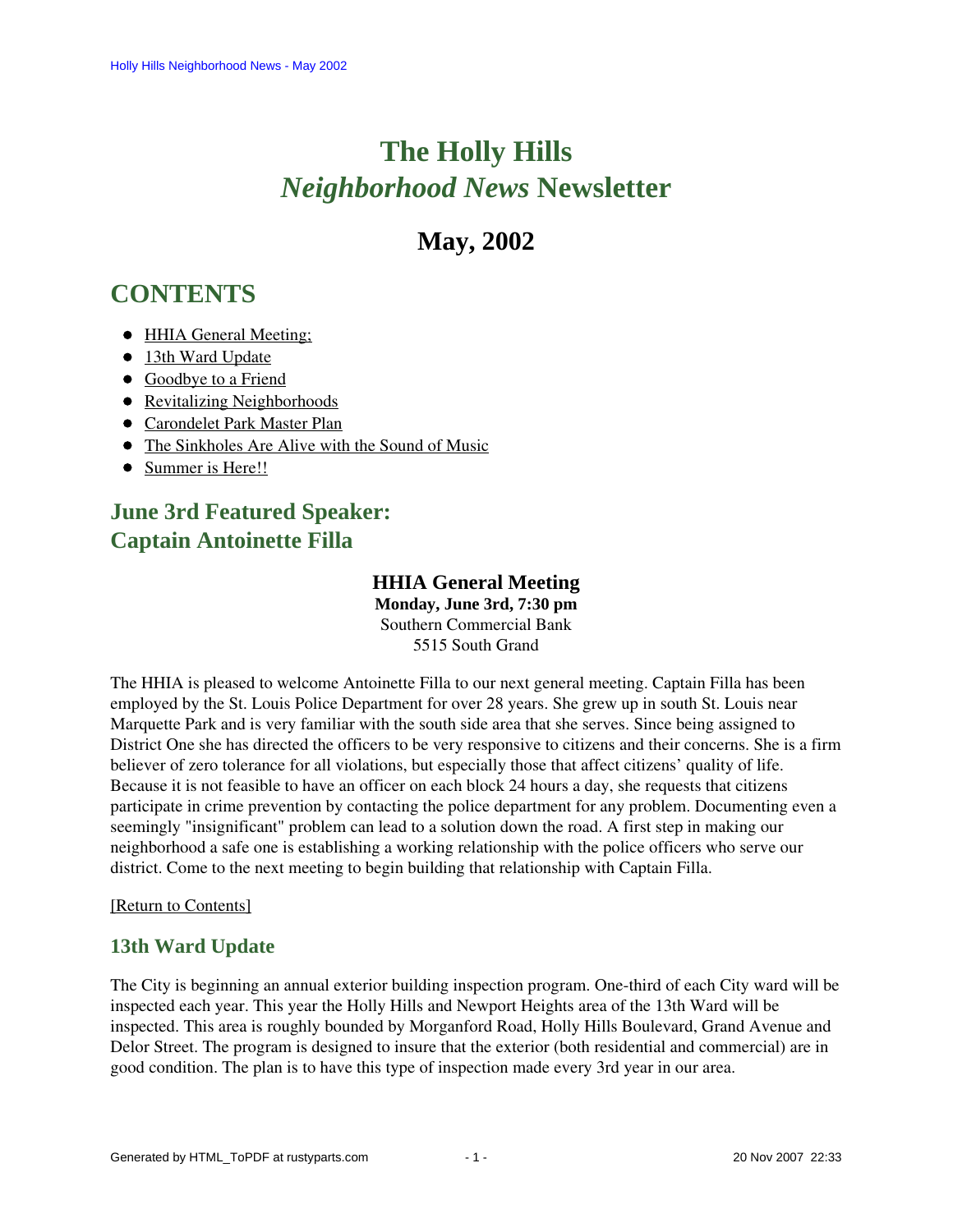#### <span id="page-1-0"></span>[\[Return to Contents\]](#page-0-2)

### **Goodbye to a Friend**

The Holly Hills Improvement Association says goodbye to Brigitte Pidduck, our neighborhood stabilization officer. Brigitte has been a longtime advocate for our neighborhood, and the HHIA is grateful for the dedication and expertise she brought to her job. We wish her and her husband well as they embark on their next adventure.

#### <span id="page-1-1"></span>[\[Return to Contents\]](#page-0-2)

## **Revitalizing Neighborhoods**

I have been Mayor of St. Louis for almost a year now, and as I have visited different parts of the city, I have been greatly encouraged by the strength of neighborhood organizations. Time after time I have seen them act as a force to improve the quality of life.

 They have been a galvanizing force for change in neighborhoods that have seen hard times; a stabilizing force in a time of great transition; and an uplifting force that provides services such as home repair, commercial development, and even youth programs. Having been to a great number of neighborhood and block meetings across the city, I am more certain than ever that, together, we can bring this city back to greatness.

 In order to assist you with the preservation of your neighborhood, my administration will be starting several initiatives over the coming months. These Neighborhood Life Initiatives will be designed to focus attention on various aspects of the quality of life in neighborhoods. They are part of an overall strategy to enable our city to fulfill its enormous potential as a place to live, work, raise a family, go to school, or start a business.

Some of the initiatives that you will hear about include:

 **Problem properties and Nuisance Offenders:** A single vacant or derelict property can bring down the value of a whole block, and can also act as a magnet for crime. In order to help give our residents the safe and pleasant neighborhoods they deserve, my administration will soon begin to put in place a series of steps to crack down on absentee landlords and aggressively enforce residential building codes.

 We will work with the Police Department, the Neighborhood Stabilization Officers and others to make sure that people who behave unlawfully in our neighborhoods will be prosecuted before they further disrupt the quality of life on our streets.

 **Crime:** For far too long, too many of our neighborhoods have been hindered by crime and the fear of crime. This must change. That is why I am working with the heads of city, state, and federal law enforcement agencies on formulating a common strategy to reduce crime. This unprecedented level of cooperation between the Mayor's Office and our various law enforcement agencies will be a great asset in making St. Louis a safer and more vibrant city.

 **Efficiency in Government:** I want to make sure that City Hall is an asset-not an obstacleto neighborhood progress. For too many years, City Hall has been a center of inefficiency, bloat, and poor servicehardly the innovative, effective ally that our neighborhoods need.

 That is why I have created an initiative called CityView. This will be a management tool, a way to measure what city departments are doing with the resources you provide us. I am currently working with department managers to determine what services should be measured and the proper ways to measure them. Essential services that residents need most will be highlighted. Trash collection, street repair, and building inspection are some of the services that will be measured. And I can assure you that I will make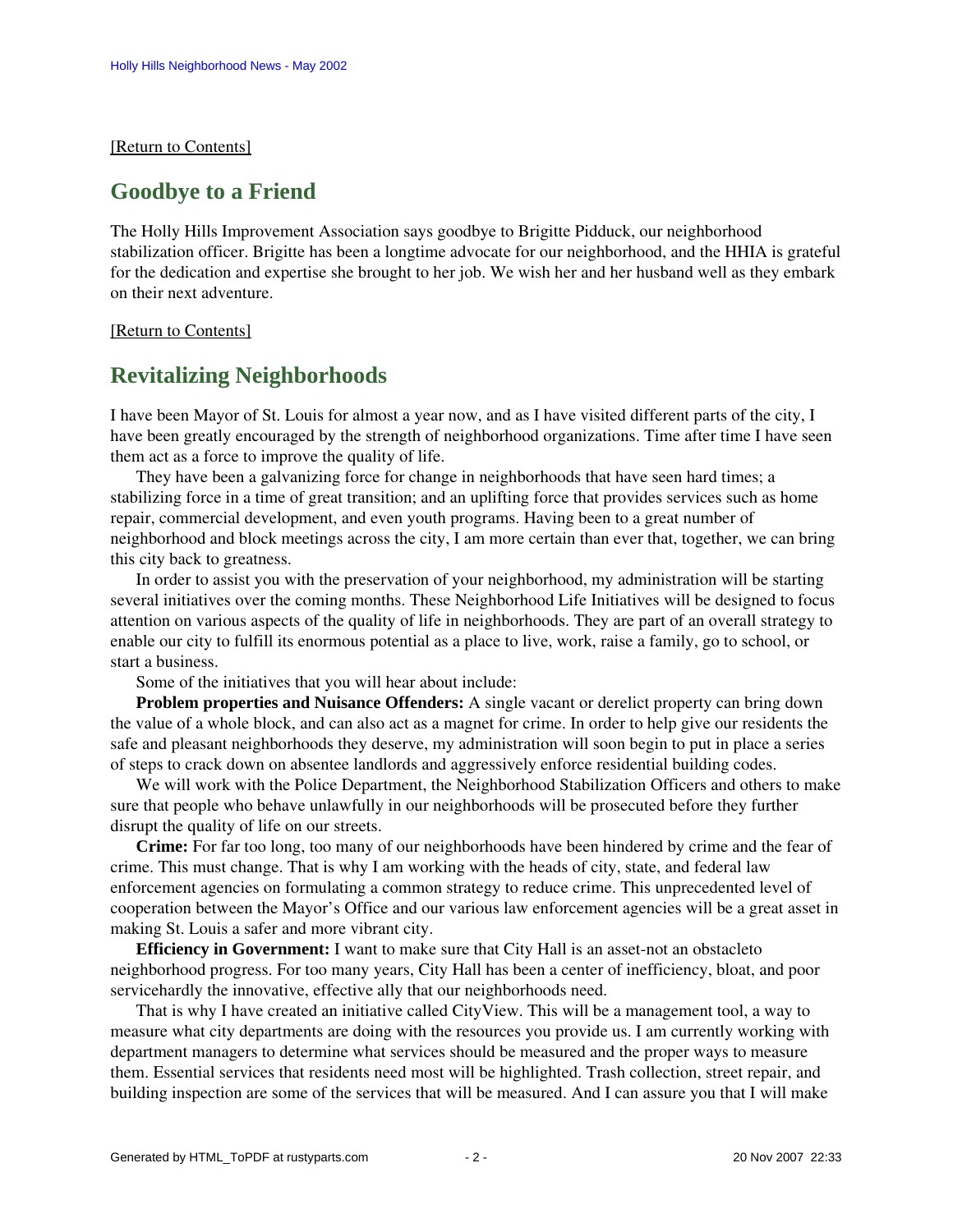each and every department head accountable for his or her actions.

 None of these initiatives can succeed without the cooperation and support of the residents of each and every neighborhood. Whenever you tell us about a problem property, alert the police to criminal activity, or join a neighborhood organization, you are going a long way toward ensuring that St. Louis's best days are still to come. An engaged and enlightened citizenry is the first line of defense against the evils that can plague a city, and the first line of offense in bringing it back.

Yours sincerely,

Mayor Francis G. Slay

<span id="page-2-0"></span>[\[Return to Contents\]](#page-0-2)

# **Carondelet Park Master Plan**

The Master Plan process for Carondelet Park has officially begun. This plan is being modeled after the Forest Park Master Plan and, in fact, will involve that plan's author, John Hoal. The Carondelet Park Master Plan Committee has already met several times to begin the process of identifying issues that face the park, and to develop new ideas that would potentially improve the park.

 Input from residents living in the park's neighborhood will be crucial in determining the priorities as the plan progresses. On Saturday, May 11tth the public will have their first chance to give their comments. This is an exciting opportunity to create a vision for the future of our park. We will keep you up to date in subsequent newsletters with information about the Master Plan process and progress.

 If you are unable to attend the Public Meeting, you may bring the following questionnaire to the HHIA general meeting on June 3rd or send it back to: HHIA, P.O. Box 22144, St. Louis, MO 63116. Or, you may e-mail your questionnaire to: Holly Hills Webmaster.

#### **Carondelet Park Issue Identification**

How do you use Carondelet Park? 1.  $2^{\circ}$ 3. What are the key assets of the Park? 1. 2. 3. What are the key issues for the Park? 1. 2. 3. What Activities/Improvements would you like to see in the Park? 1. 2. 3.

<span id="page-2-1"></span>[\[Return to Contents\]](#page-0-2)